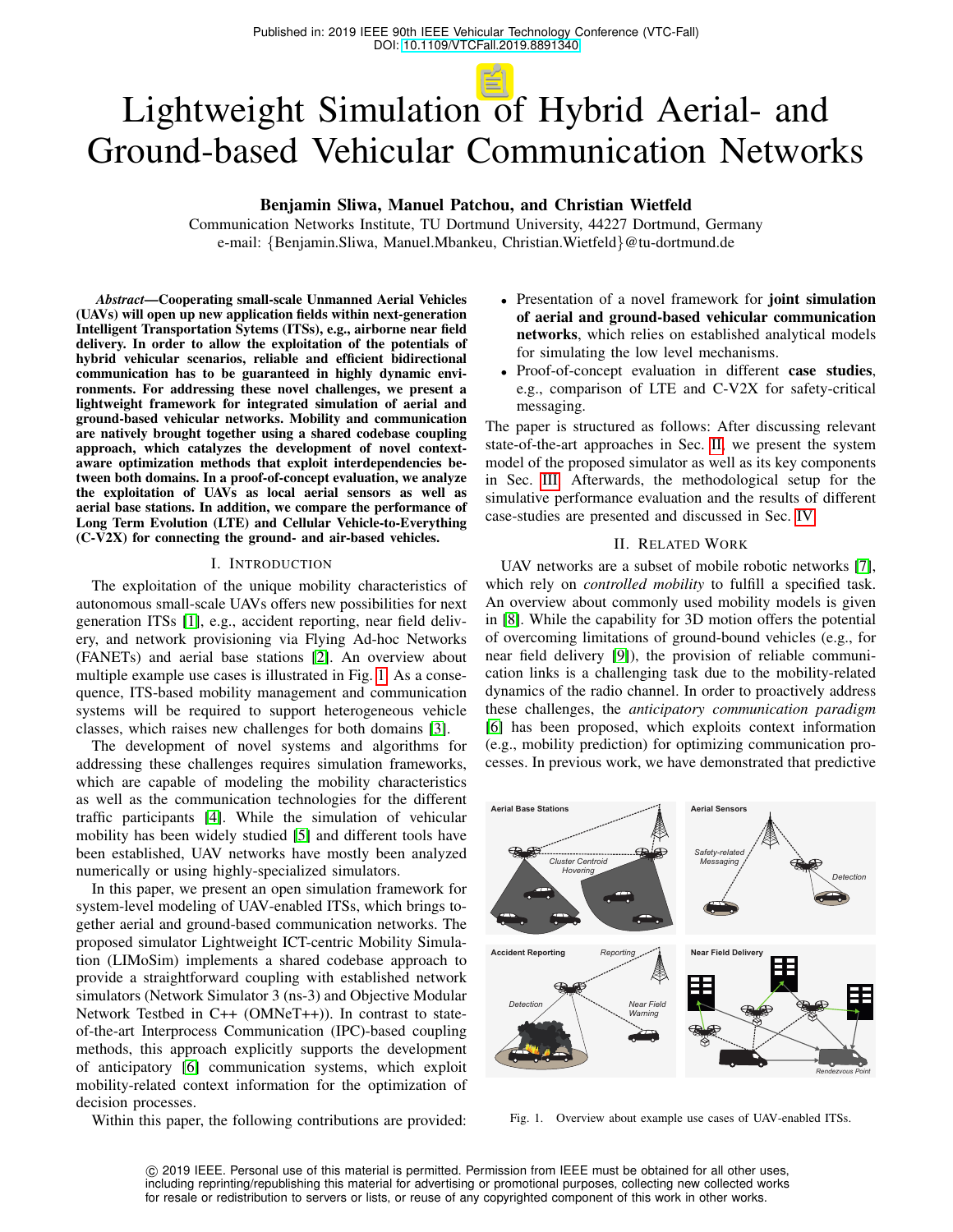

Fig. 2. Overall system architecture model. The proposed LIMoSim consists of three main components and several abstract modules.

methods can highly increase the quality of mesh routing decisions within UAV swarms by proactive consideration of their mobility characteristics [\[10\]](#page-6-8), [\[11\]](#page-6-9). Furthermore, we have shown that the resource-efficiency of vehicular sensor data transmissions can be massively increased by applying cross-layer data rate prediction that exploits channel quality indicators as well as mobility information [\[12\]](#page-6-10), [\[13\]](#page-6-11), [\[14\]](#page-6-12). A complementary approach for addressing the same challenges is the usage of *communication-aware mobility* principles, which aim to proactively avoid challenging radio channel conditions by exploiting the mobility characteristics of the UAVs [\[15\]](#page-6-13) . Since all of these optimization approaches rely on a direct interaction of mobility and communication, the proposed LIMoSim models both components natively in a single process. The shared codebase approach allows to easily implement *cross-layer optimization* methods that consider both domains for improving the overall system.

The operation lifetime of small-scale UAVs is highly limited by the available energy resources. Although joint optimization of communication and trajectory design [\[16\]](#page-6-14) has become one of the major research fields of UAV networks, most analyzations are performed numerically, which limits the significance of the developed methods for complex scenarios.

While different simulation frameworks for UAV networks have been proposed, established approaches have highly specialized focus fields. FlyNetSim [\[17\]](#page-6-15) is a simulation tool that couples the simulators ArduPilot and ns-3 using a dedicated middleware. The simulator is designed agent-centric with a focus on Hardware-in-the-loop (HIL) evaluations. CommUnicationS-Control distribUted Simulator (CUSCUS) [\[18\]](#page-6-16) is a highly complex simulation framework, which interconnects ns-3 and the Framework libre AIR (FL-AIR) mobility simulation using Linux containers. Due to the coupling approach, the provided support of communication technologies is limited, e.g., LTE is currently not supported. Other methods omit explicit modeling of UAV mobility by relying on real world traces [\[19\]](#page-6-17). In contrast to the state-of-the-art approaches, the proposed LIMoSim approach couples mobility and communication middleware-less, which results in a less complex setup phase for the creation of evaluation scenarios. Similar to well-known microscopic models of car mobility, the mobility behavior of the airborne vehicles is modeled from a

system-level perspective.

# <span id="page-1-1"></span><span id="page-1-0"></span>III. OVERVIEW ABOUT THE LIMOSIM SIMULATION FRAMEWORK

The overall architecture model of the proposed simulation approach is illustrated in Fig. [2.](#page-1-1) LIMoSim consists of the main modules *Core*, *User Interface (UI)* and a coupled external network simulator. The *Core* provides the actual models for the mobility simulation and the environment representation. In order to enable shared codebase coupling with a wide range of different network simulators (e.g., ns-3 and OMNeT++), the pure C++-based *Core* does not have any dependencies towards the Qt-based *UI* or any network simulator.

In the following paragraphs, the key modules of the simulation core *mobility modeling*, *energy modeling*, *environment representation* and *event synchronization* are further explained. Due to spacial constraints, this paper mainly focuses on the aspect of modeling the UAV mobility. The models for the ground-based vehicles are further discussed in [\[20\]](#page-6-18).

# *A. Coupling between Mobility and Communication*

LIMoSim and the respective network simulators are coupled in a shared codebase way. Therefore, modules from both domains are able to directly access and modify data in modules of the other domain. In order to guarantee causality between different events, the different Discrete Event Simulators (DESs) need to be synchronized. The shared codebase approach is hereby exploited to minimize the corresponding overhead. LIMoSim makes use of a *virtual event queue*, which embeds its events to surrogates events in the domain of the coupled network simulator. The latter is then responsible for processing the event handling. As soon as a surrogate event is called, it invokes the handler method of its mapped LIMoSim event.

# *B. Online Visualization*

Visual verification is an important method during the design phase of novel mobility algorithms. Unfortunately, the capability of network simulators to provide online visualization differs, e.g., ns-3 does not natively provide visualization features. Therefore, LIMoSim features a rich Open Graphics Library (OpenGL)-based 3D visualization, which is implemented in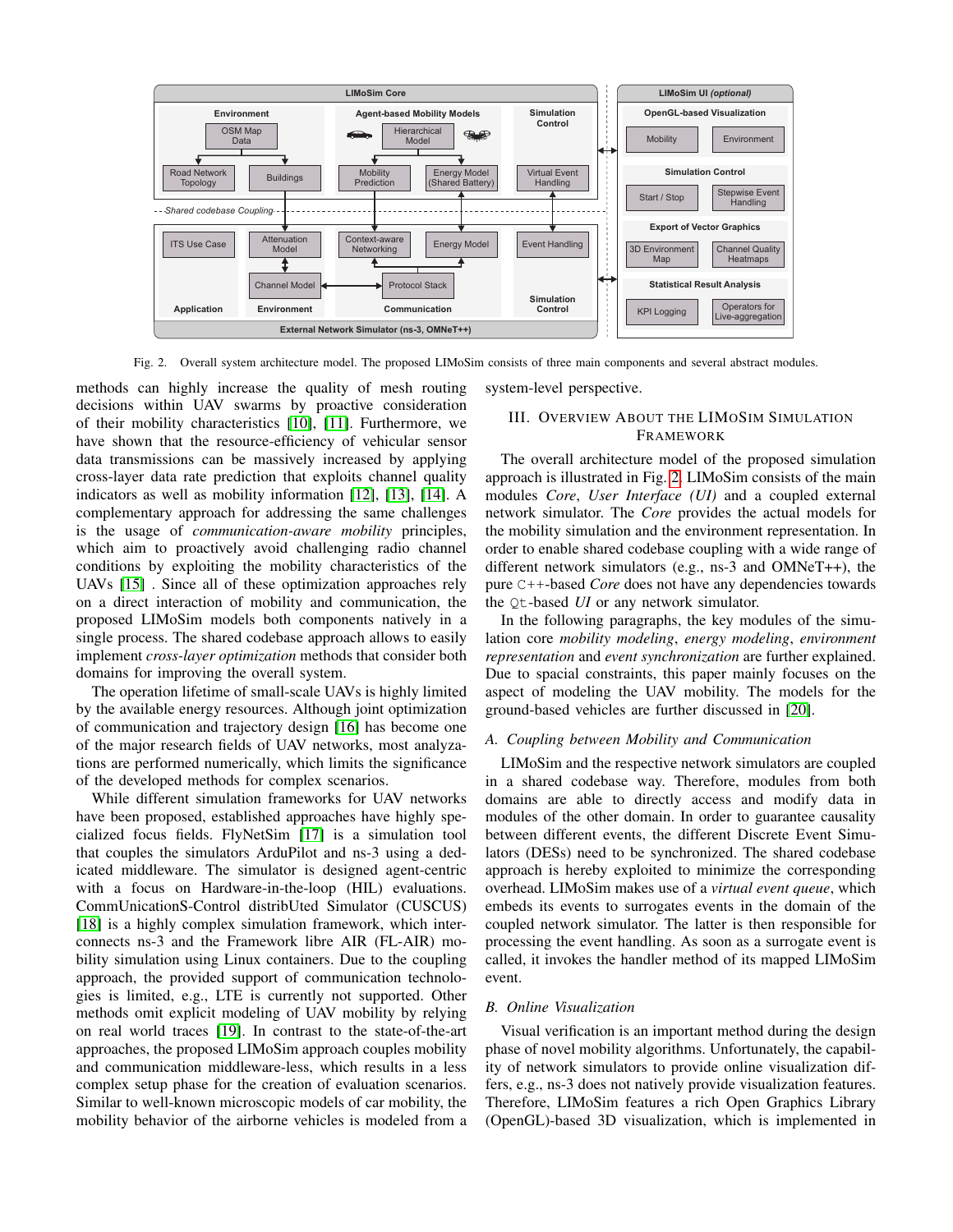

<span id="page-2-0"></span>Fig. 3. Deterministic obstacle shadowing model. In the first step, intersection candidates are determined in the two-dimensional space. Afterwards, the coordinate system is transformed for considering the impact of the height information.

Qt-C++ and compatible with established operating systems. Note that this feature is optional and does not introduce any code dependencies to the core implementation, which is purely written in C++.

In addition to live visualization, perspectival scenario figures can be exported in a vector data format (see Fig. [8](#page-4-1) as an example).

### *C. Environment Modeling*

In addition to generic environment models, the proposed simulation framework provides native support for Open-StreetMap (OSM) data, which is utilized to automatically create the road network topology, buildings and infrastructurebased entities such as traffic signals. In contrast to other simulators, the data is parsed without requiring preprocessing steps with external tools. The  $\star$  osm files are automatically converted to  $\star$ . Limo equivalents when they are loaded for the first time. The latter data format consists of only the required information and pre-computed values for the coordinates, which are transformed from World Geodetic System 1984 (WGS84) to their cartesian equivalents. This way, future evaluations benefit from a reduced scenario initialization time.

For considering shadowing-related attenuation in a deterministic way, LIMoSim provides a three-dimensional attenuation model, which exploits the building information contained in the OSM data. The general approach is illustrated in Fig. [3.](#page-2-0) At first, intersection candidates on the direct link are computed in the x-y-domain. Afterwards, the elevation profile of the link is analyzed and the precomputed candidates are either adjusted or omitted. As a result, the attenuated distance  $d_{obs}$  and the number of intersections  $N$  is derived and can be exploited by obstacle-aware channel models (e.g., [\[21\]](#page-6-19)). For a given distance  $d$ , the resulting path loss  $L$  is then computed by an obstacle-independent path loss model  $L_{PL}$  and an additional obstacle attenuation term  $L_{obs}$  as

$$
L = L_{\rm PL}(d) + \underbrace{N \cdot \beta + d_{\rm obs} \cdot \gamma}_{L_{\rm obs}} \tag{1}
$$

with  $\beta$  being the per wall attenuation and  $\gamma$  being an intrabuilding attenuation factor. Fig. [4](#page-2-1) shows an example of the resulting path loss dynamics for different receiver altitudes.



Fig. 4. Example temporal attenuation behavior of the obstacle shadowing model for different receiver altitudes.

<span id="page-2-1"></span>

<span id="page-2-2"></span>Fig. 5. Hierarchical mobility model inspired by [\[24\]](#page-6-20), which is evaluated in each simulation step.

#### *D. Model of the Car Agent*

Further details of the car mobility implementation and its integration into OMNeT++ have been published in [\[20\]](#page-6-18) and [\[22\]](#page-6-21). Similar to the UAV agent, the car agent relies on a hierarchical mobility model for considering different decision levels and control routines. As both vehicle class implementations are inherited from an abstract Vehicle base class, mobility-aware communication methods often do not require vehicle type-specific implementations, as both classes provide the same interfaces, e.g., for mobility prediction.

As car following and lane change models, the classic Intelligent Driver Model (IDM) and Minimizing Overall Braking Induced by Lane Changes (MOBIL) [\[23\]](#page-6-22) combination is implemented. On the *strategic* layers, different random and deterministic route decision algorithms are available.

# *E. Model of the UAV Agent*

As the aim of the proposed LIMoSim is to provide a development platform for novel methods, it makes use of a highly modular system architecture and abstract component definitions.

*1) Hierarchical Mobility Model:* The general structure of the hierarchical mobility model is inspired by the theory about modeling swarm behaviors of [\[24\]](#page-6-20) and consists of the layers *Action Selection*, *Steerings* and *Locomotion* (see Fig. [5\)](#page-2-2). The general idea of the model is to achieve a high grade of reusability of developed algorithms for different vehicle types. Therefore, *logic* and *implementation* are strictly separated. As a consequence, the developed algorithms may not only work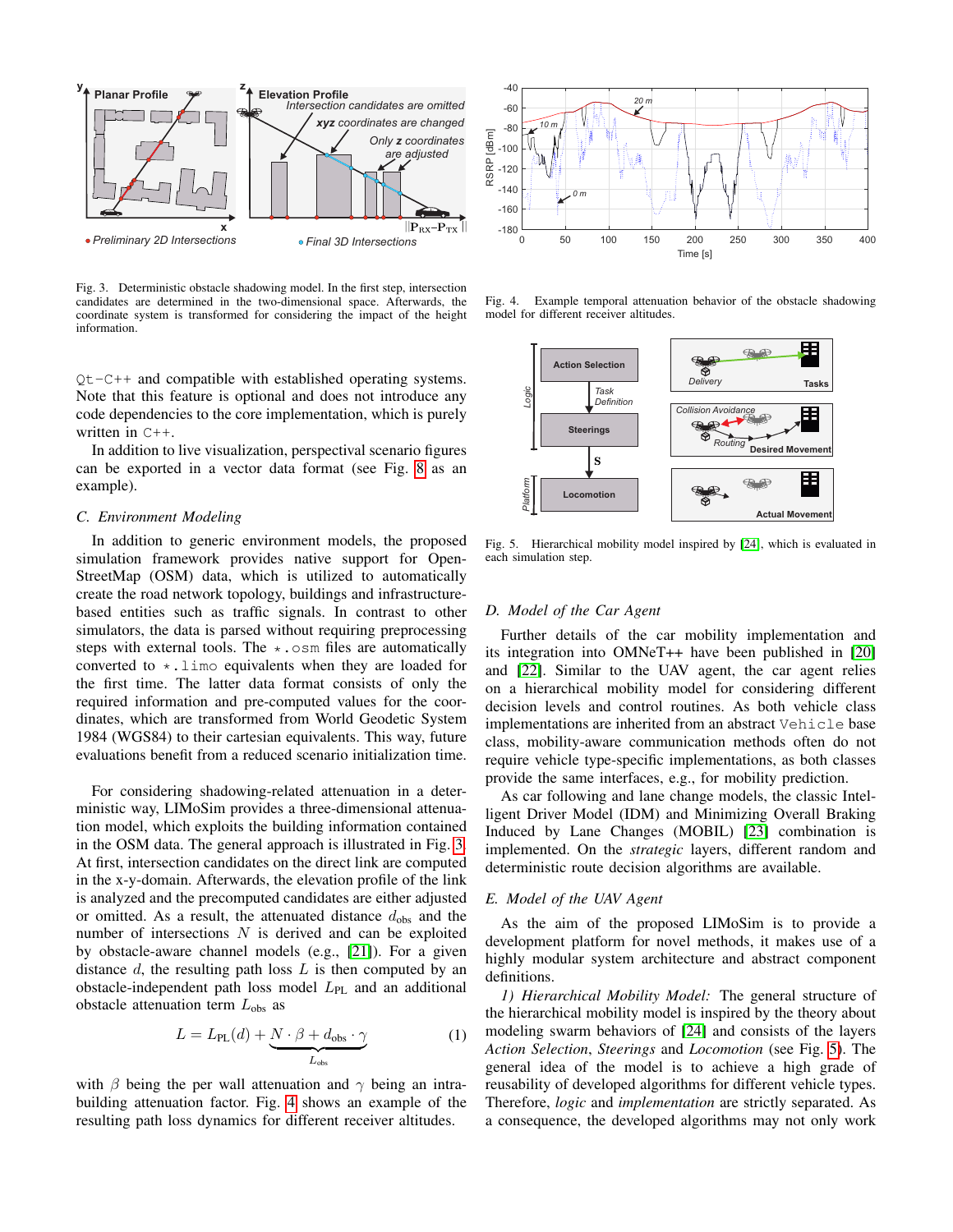with other (yet similar) vehicle types, they can also be easily transfered from the simulation domain to a real world platform, which then only needs to provide implementations for the lowest layers.

The *Action Selection* layer is used to determine the general behavior goals of the mobile agent. In order to guarantee seamless connectivity, communication-aware mobility behaviors often make use of different *roles*, e.g., a subset of the UAVs explores a mission area while the remaining vehicles act as multi-hop relays to ensure a reliable connection to a remote base station [\[10\]](#page-6-8).

*Steerings* are subroutines that execute a well-defined task, e.g., collision avoidance and waypoint following. They are closely related to the three fundamental swarm motion types *separation*, *cohesion* and *alignment* [\[24\]](#page-6-20). In each update iteration, all steerings are executed sequentially. The output of each steering is a *steering vector*  $S_i$ , which represents the desired multidimensional acceleration of the steering. The overall steering vector S, which is forwarded to the *Locomotion* layer, is then computed as the weighted average of all individual steerings  $S_i$  and their corresponding weights  $w_i$  as

$$
\mathbf{S} = \left(\sum_{i=0}^{N-1} w_i\right)^{-1} \sum_{i=0}^{N-1} w_i \cdot \mathbf{S}_i
$$
 (2)

Within the *Locomotion* stage, the desired movement vector is transfered into a *traveled movement vector*, which is determined with respect to the vehicle's movement capabilities and its previous angular and linear accelerations.

Per default, a simplified version of the proposed model of [\[25\]](#page-6-23) is applied. With the angular vector  $\eta = [\theta \phi \psi]^{-1}$ , which contains the values for *pitch*, *roll* and *yaw*, the cartesian motion is computed as

$$
\begin{bmatrix} \ddot{x} \\ \ddot{y} \\ \ddot{z} \end{bmatrix} = -g \begin{bmatrix} 0 \\ 0 \\ 1 \end{bmatrix} + \frac{T}{m} \begin{bmatrix} C_{\psi} S_{\theta} C_{\phi} + S_{\psi} S_{\phi} \\ S_{\psi} S_{\theta} C_{\phi} - C_{\psi} S_{\phi} \\ C_{\theta} C_{\phi} \end{bmatrix}
$$
 (3)

where  $C_x = \cos(x)$ ,  $S_x = \sin(x)$ , g is the gravitation, T is the thrust and  $m$  the vehicle mass. In addition, a differential equation is used to determine the angular accelerations as

$$
\ddot{\eta} = \mathbf{J}^{-1}(\tau_B - \mathbf{C}(\eta, \dot{\eta})\dot{\eta})
$$
 (4)

where **J** is a jacobian matrix, which maps the angular velocities to angular accelerations,  $\tau_B$  being the torque and  $\mathbf{C}(\eta, \dot{\eta})$  being the coriolis term, which contains gyroscopic and centripetal effects.

*2) Mobility Prediction:* As discussed in Sec. [II,](#page-0-1) mobility prediction is one of the key enabling methods for anticipatory communication. Therefore, LIMoSim natively implements different models for predicting future vehicle locations. The hierarchical mobility prediction is an iterative process (see Fig. [6\)](#page-3-0), which uses the most precise prediction method from all available methods within each iteration  $i$ . In the first iteration, the aggregated steering vector S is directly used, as it already provides a prediction for the desired location. Afterwards, waypoint information is utilized if available. As a fallback mechanism, a pure extrapolation-based approach is applied.



<span id="page-3-0"></span>Fig. 6. Overview about the hierarchical mobility prediction model. The iterative processes utilizes the method with the highest available prediction accuracy in each iteration step.



<span id="page-3-1"></span>Fig. 7. Example excerpt of the temporal behavior of the mobility-related power consumption behavior.

With the distance increment  $d_{inc} = v \cdot \tau$ , the estimated position  $\tilde{P}_{i+1}$  in the next iteration  $i+1$  is computed as

$$
\tilde{\mathbf{P}}_{i+1} = \begin{cases}\n\mathbf{P}_i + \mathbf{S}_i & i = 0 \\
\mathbf{P}_i + \frac{\mathbf{W}_i - \mathbf{P}_i}{||\mathbf{W}_i - \mathbf{P}_i||} \cdot d_{\text{inc}} & \mathbf{W}_i \text{ available} \\
\mathbf{P}_i + \frac{1}{h} \sum_{j=i}^h \frac{\mathbf{P}_j - \mathbf{P}_{j-1}}{||\mathbf{P}_j - \mathbf{P}_{j-1}||} & \text{else}\n\end{cases}
$$
\n(5)

where  $W_i$  is the current target waypoint and h represents the number of considered previous positions.

*3) Situation Awareness:* All vehicles maintain an awareness data base, which contains the positions of other nearby vehicles in order to enable collision avoidance. The information can be updated either distance-based (which mirrors visionbased approaches) or using message exchange.

*4) Power Consumption Model:* The overall operation time of the aerial vehicle is highly impacted by the mobilityand communication-related power consumption. The latter is depending on the communication pattern and the respective communication technology [\[26\]](#page-6-24), [\[27\]](#page-6-25). Within LIMoSim, the communication-related impact on the overall power consumption is computed based on available implementations provided by the supported network simulators. The mobilityand communication-related models are brought together in a logical vehicle battery. For the mobility side, the default implementation is inspired by the model proposed by [\[28\]](#page-6-26). Fig. [7](#page-3-1) shows an example excerpt of the temporal behavior of the mobility-related power consumption. Different characteristic motion states (*ascend*, *descend*, *hover*) can be clearly identified.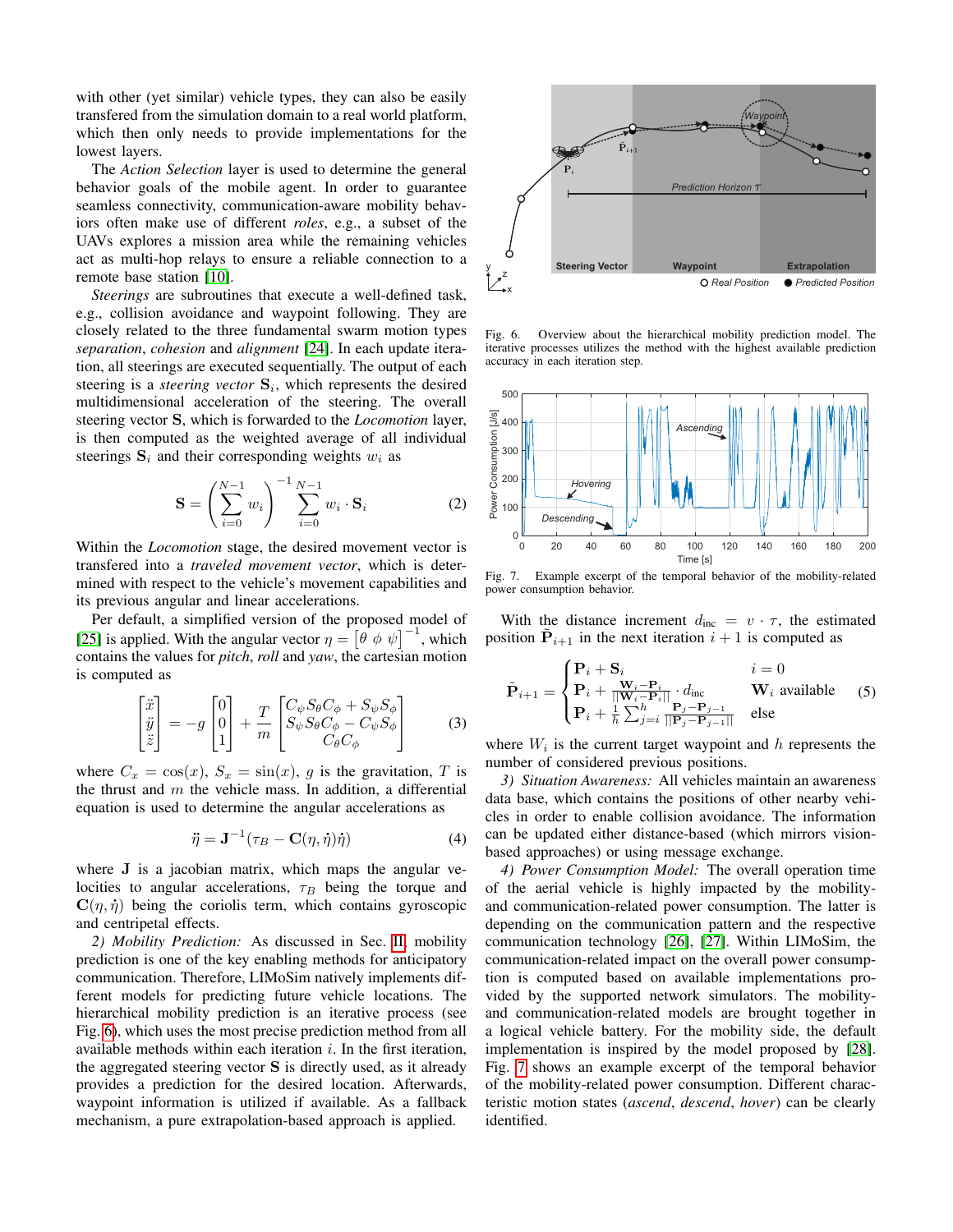

Fig. 8. Aerial view on the reference scenario area. (Map data: c OpenStreetMap contributors, CC BY-SA).

## <span id="page-4-1"></span>IV. PROOF OF CONCEPT EVALUATION

<span id="page-4-0"></span>In this section, we present the setup and the results of different example case studies for hybrid vehicular communication networks. The reference scenario is set up in a campus area, which is shown in Fig. [8.](#page-4-1) For the simulation of the communication behavior, LIMoSim is coupled with ns-3. As communication technologies, LTE and C-V2X (Mode 4) [\[29\]](#page-6-27) are applied.

TABLE I PARAMETERS FOR THE NS-3 SIMULATION

<span id="page-4-2"></span>

|         | <b>Parameter</b>       | Value                                |
|---------|------------------------|--------------------------------------|
| General | Simulation duration    | $30 \text{ min}$                     |
|         | Runs per configuration | 10                                   |
|         | Maximum speed (Car)    | 14 mps                               |
|         | Maximum speed (UAV)    | 20 mps                               |
|         | Scenario size          | 1500 m x 750 m x 250 m               |
|         | Channel model          | HybridBuildingsPropagationLossModel, |
|         |                        | DeterministicObstacleShadowing       |
|         | Packet Size            | $\{100, 500, 10008000\}$ Byte        |
|         | Inter Packet Interval  | $\{10, 250, 500\}$ ms                |
|         | Carrier frequency      | 5.9 GHz                              |
| $C-V2X$ | <b>Bandwidth</b>       | $20$ MHz                             |
|         | $P_{\text{TX}}$ (UE)   | 23 dBm                               |
| Ĕ       | Carrier frequency      | $2.1$ GHz                            |
|         | <b>Bandwidth</b>       | 20 MHz                               |
|         | $P_{\text{TX}}$ (UE)   | $23$ dBm                             |
|         | $P_{\text{TX}}$ (eNB)  | 43 dBm                               |

 $P_{\text{TX}}$ : Maximum transmission power

A summary about the relevant parameters for the reference scenario is given in Tab. [I.](#page-4-2) All errorbars illustrate the 0.95 confidence interval of the mean value.

# *A. UAVs as Aerial Sensors*

In the first case study, the UAVs are exploited as aerial sensors to increase the situation awareness of the cars. Each ground-based vehicle has an aerial *sensor drone* (target height 40 m), which periodically transmits sensor information as Cooperative Awareness Messages (CAMs) with an average packet size of 190 Byte each 100 ms. As these messages are potentially safety-related (e.g., collision warnings), the latency should be as low as possible.



<span id="page-4-3"></span>Fig. 9. Comparison between regular LTE and C-V2X for providing safetyrelated local awareness information.



<span id="page-4-4"></span>Fig. 10. Comparison of different UAV-enabled aerial base station variants and static eNB deployments in the downlink direction.

The statistical results for all evaluated simulation runs are shown in Fig. [9.](#page-4-3) It can be seen that C-V2X achieves a significantly smaller latency than LTE. Since the applied variant of C-V2X implements the *Mode 4* [\[30\]](#page-6-28) behavior, the intra-User Equipment (UE) processing time has the dominant impact on the overall delay as the channel is accessed directly. In contrast to that, LTE transmissions are impacted by the resource scheduling mechanism of the evolved Node B (eNB).

However, the direct channel access of C-V2X increases the collision probability if larger numbers of UEs operate in the same interference region. As it can be seen in Fig. [9](#page-4-3) (b), the resulting Packet Delivery Ratio (PDR) is reduced with increasing UE numbers.

# *B. Providing Network Coverage with Aerial Base Stations*

In the second case study, the concept of aerial base stations (e.g., for providing high resolution map data for automated driving) is analyzed. In contrast to typical static deployments of the network infrastructure, the mobility capabilities of the UAVs offer the potential to dynamically react on shifts in the coverage requirements of the cell users. Within the ITSs context, this approach allows to better react to spontaneous traffic phenomenons, which have an impact on the load of the cellular network, e.g., jam situations. Within the simulation, a mobile aerial base station supplies a dynamic cluster of moving ground vehicles. Each vehicle requests a data stream as User Datagram Protocol (UDP) Constant Bitrate (CBR) (8000 Byte each 10 ms, which results in a requested traffic of 6.4 MBit/s) in the downlink from a remote server.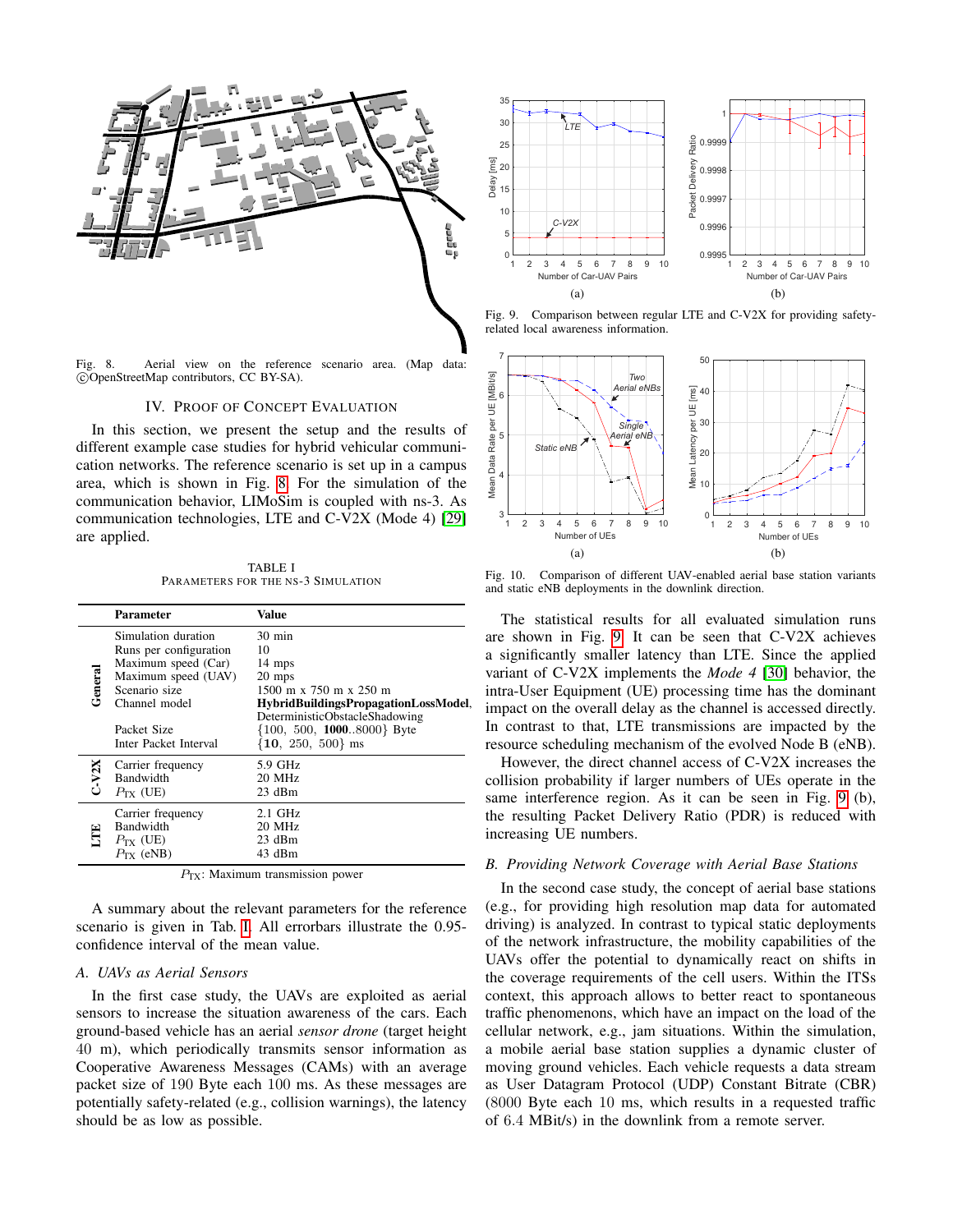The results for mean data rate per UE and mean delay per UE for the air-to-ground link are shown in Fig. [10.](#page-4-4) While the aerial base station approach is able to achieve significantly higher data rates than the static eNB deployment, the achievable benefits are highly depending to the number of served UE. For low amounts of UEs, the mobility of the UAV can be successfully exploited to increase the average network quality for all cell users. For larger UE amounts, the trajectories of the ground-based vehicles are too diverse for a single UAV to adopt to. As a consequence, the UAV behaves similar to a static eNB in the center of the map. As shown in Fig. [10,](#page-4-4) the degradation can be compensated by introducing additional UAVs with dedicated operation regions.

# *C. Network Quality Prediction based on Connectivity Maps*

In the third case study, the suitability of the hierarchical mobility prediction scheme for forecasting the network quality at future locations is analyzed. Radio channel quality predictions can be exploited to enable context-aware communication strategies (e.g., opportunistic data transfer [\[12\]](#page-6-10)). In



<span id="page-5-1"></span>Fig. 11. Example RSRP map (cell size 10 m) at ground height derived by the obstacle shadowing model.

a preparatory step, a connectivity map for the RSRP (see Fig. [11\)](#page-5-1) is precomputed based on the determistic obstacle shadowing model and exploited as a priori information during the simulative evaluations. The eNB height is 25 m and the buildings have random heights in the range of 10-30 m. Within each simulation run, the UAVs operate at a constant flight height and move based on random waypoints. Fig. [12](#page-5-2) (a) shows the resulting prediction errors for the RSRP for multiple flight altitudes. Three different areas can be identified. Up to 10 m, the building-related shadowing has a dominant impact on the resulting prediction error. While the absolute error of the position prediction (see Fig. [12](#page-5-2) (b)) is low, the remaining error range frequently leads to false Line-of-sight (LOS) / Non-line-of-sight (NLOS) decisions near the building corners. At 20 m, the flight altitude is equal to the average building height. Therefore, LOS and NLOS situations occur equally often. Above 30 m, the resulting RSRP prediction error is very low, as only a few buildings are able to cause shadowing effects and the UAVs encounter LOS situation most of the time.

### *D. Scalability of the Simulator*

Finally, in order to assess the suitability of the proposed framework for large-scale simulation scenarios, the impact of the mobility simulation on the resulting computation time is analyzed. All corresponding simulations are performed on an Intel Xeon X5690@3.47 GHz (4 cores), with 8GB RAM and Ubuntu 16.04 operating system with disabled UI. Fig. [13](#page-6-29) shows the normed resulting computation time with respect to the number of User Equipment (UE), Interpacket Gap (IPG) and packet size. It can be seen that the dominant runtimerelated effects are caused by the network simulation, the impact of the mobility simulation by LIMoSim is almost negligible. The resulting behavior is linearly dependent to the number of modeled UEs.

# V. CONCLUSION

In this paper, we presented the open simulation framework LIMoSim, which provides a system-level development platform for joint modeling of aerial and ground-based vehicular networks. The proposed framework relies on an shared codebase coupling approach between mobility and communication simulation in order to catalyze the development of contextaware algorithms for future UAV-enabled ITSs. While the physical motion and the energy consumption are represented by well-known analytical models, the hierarchical mobility model allows to seamlessly integrate novel steering routines. As a proof-of-concept evaluation, the proposed simulator was applied to analyze the performance of safety-related messaging based on LTE and C-V2X. In addition, potential benefits of using aerial base stations for providing ground connectivity were evaluated. In future work, we will utilize LIMoSim to develop and evaluate novel anticipatory communication methods for aerial and ground-based vehicles.

#### ACKNOWLEDGMENT

Part of the work on this paper has been supported by Deutsche Forschungsgemeinschaft (DFG) within the Collaborative Research Center SFB 876 "Providing Information by Resource-Constrained Analysis", project B4.

#### **REFERENCES**

<span id="page-5-0"></span>[1] B. Sliwa, T. Liebig, T. Vranken, M. Schreckenberg, and C. Wietfeld, "System-of-systems modeling, analysis and optimization of hybrid vehicular traffic," in *2019 Annual IEEE International Systems Conference (SysCon)*, Orlando, Florida, USA, Apr 2019.



<span id="page-5-2"></span>Fig. 12. Resulting prediction errors for different prediction horizons and flight altitudes.